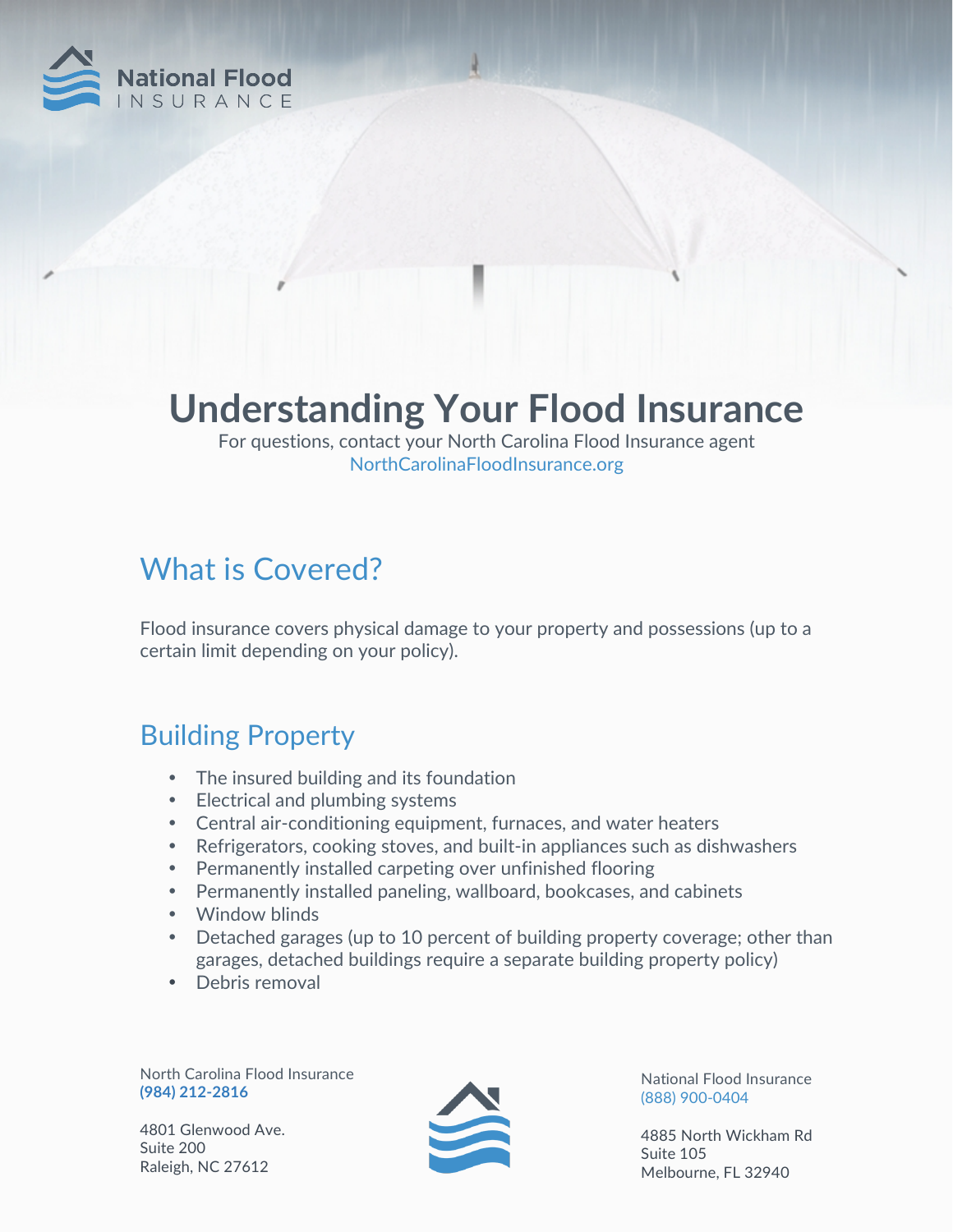

#### Personal Contents Property

- Personal belongings, such as clothing, furniture, and electronic equipment
- Curtains
- Portable and window air-conditioners
- Portable microwave ovens and portable dishwashers
- Carpets that are not included in building coverage
- Clothing washers and dryers
- Food freezers and the food in them
- Certain valuable items such as original artwork and furs (up to \$2,500)

### What is NOT Covered?

- Damage caused by moisture, mildew, or mold that could have been avoided by the property owner
- Currency, precious metals, and valuable papers such as stock certificates
- Property and belongings outside of an insured building, such as trees, plants, wells, septic systems, walks, decks, patios, fences, seawalls, hot tubs, and swimming pools
- Living expenses, such as temporary housing (unless written through a private carrier or carry excess flood insurance)
- Financial losses caused by business interruption or loss of use of insured property
- Most self-propelled vehicles, such as cars, including their parts

North Carolina Flood Insurance **(984) 212-2816**

4801 Glenwood Ave. Suite 200 Raleigh, NC 27612



National Flood Insurance (888) 900-0404

4885 North Wickham Rd Suite 105 Melbourne, FL 32940